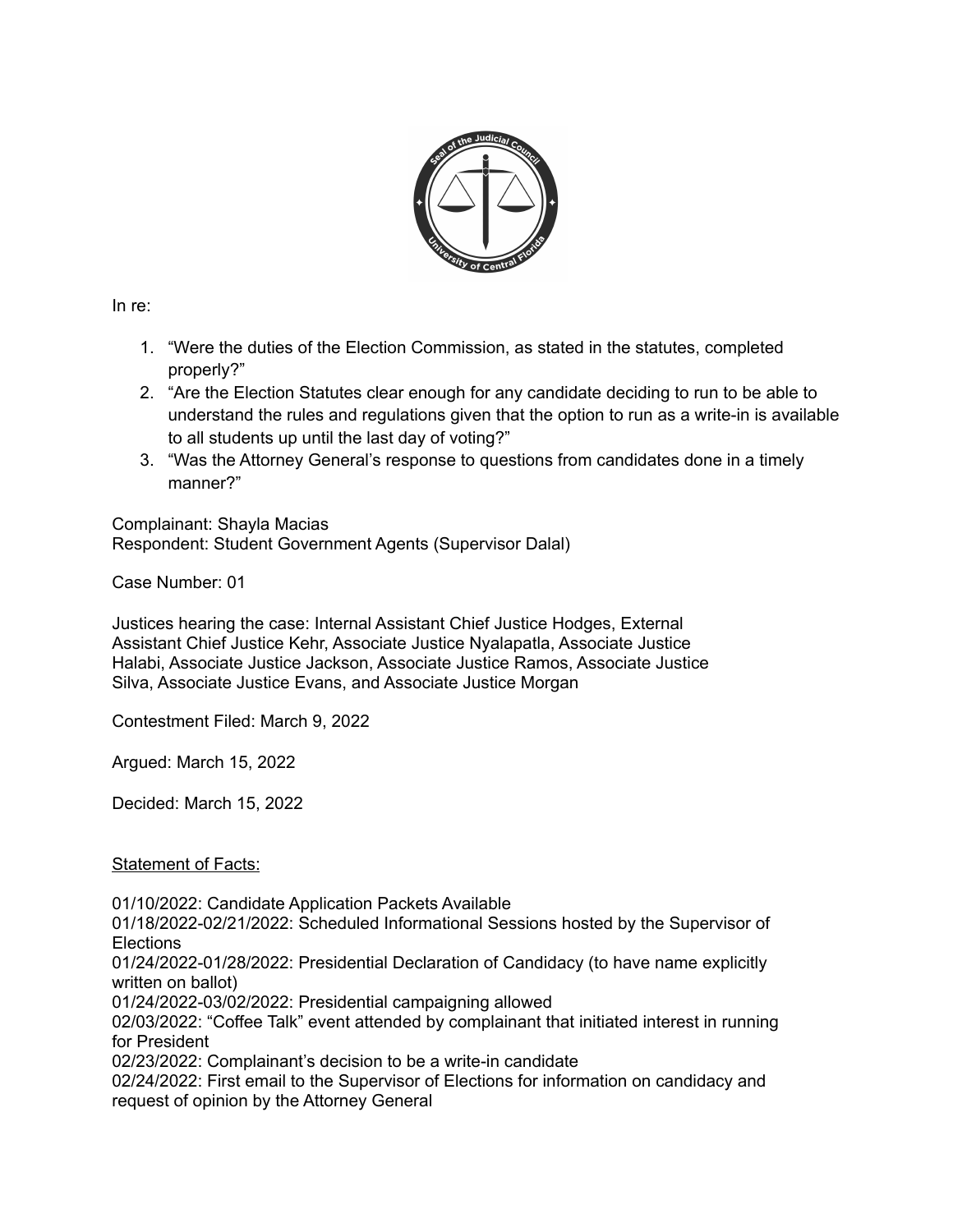02/25/2022: Official opinion on write-in candidacy delivered by the Attorney General and Informal Informational Session offered to complainant 02/28/22-03/02/2022: Election Voting

#### **Discussion**

With a vote count of 9-0-0, the Judicial Council has voted to uphold the Student Body Election. With regards to the initial questions brought forth by the complainant, we have addressed them below.

# **Were the duties of the Election Commission, as stated in the statutes, completed properly?**

The Judicial Council believes that the Election Commission successfully fulfilled their duties as outlined per Title VI. As per 601.1A, it was brought to the Judicial Council's attention in today's hearing that Supervisor Dalal had not previously served a year on the Election Commission and may have improperly been put into office. However, this rule was overturned at the Senate Meeting held on July 29th, 2021 by a vote of 29-1-1 to approve Supervisor Dalal and a vote count of 27-1-2 to overturn the 1-year requirement.

601.2A notes that the Supervisor of Elections shall not act in any partisan manner in support of any candidate running within the election. It was suggested by the complainant based on hearsay from a student present at the Senate Open Forum on February 23rd that Supervisor Dalal was quoted as saying "[The current uncontested candidates] deserve to win because they've worked really hard." However, Supervisor Dalal responded noting that this was a misinterpretation of what he said, and that he was simply stating how despite the election being uncontested, the candidates were doing their due diligence to ensure that they were still meeting statutory requirements, and thus "working hard." The Judicial Branch does not see any piece of evidence outweighing another in regards to this claim, and therefore cannot make a decision based upon it.

The complainant also raised questions about 601.3C and whether their information should have been posted on the website. It is the opinion of the Judicial Council that because Title VI differentiates between traditional and write-in candidates in that write-in candidates do not appear on the ballot, it is not a requirement that their information be presented on the Student Government Website.

Several questions were also raised by the complainant regarding 601.4. The following outlines these complaints as well as the Judicial Council's response to each.

> - 601.4A: The Supervisor of Elections acted in a partisan manner in favor of one of the candidates.

### **- Addressed in second paragraph regarding 601.2A**

- 601.4J: The Supervisor of Elections failed to hold 11 informational sessions as per statute.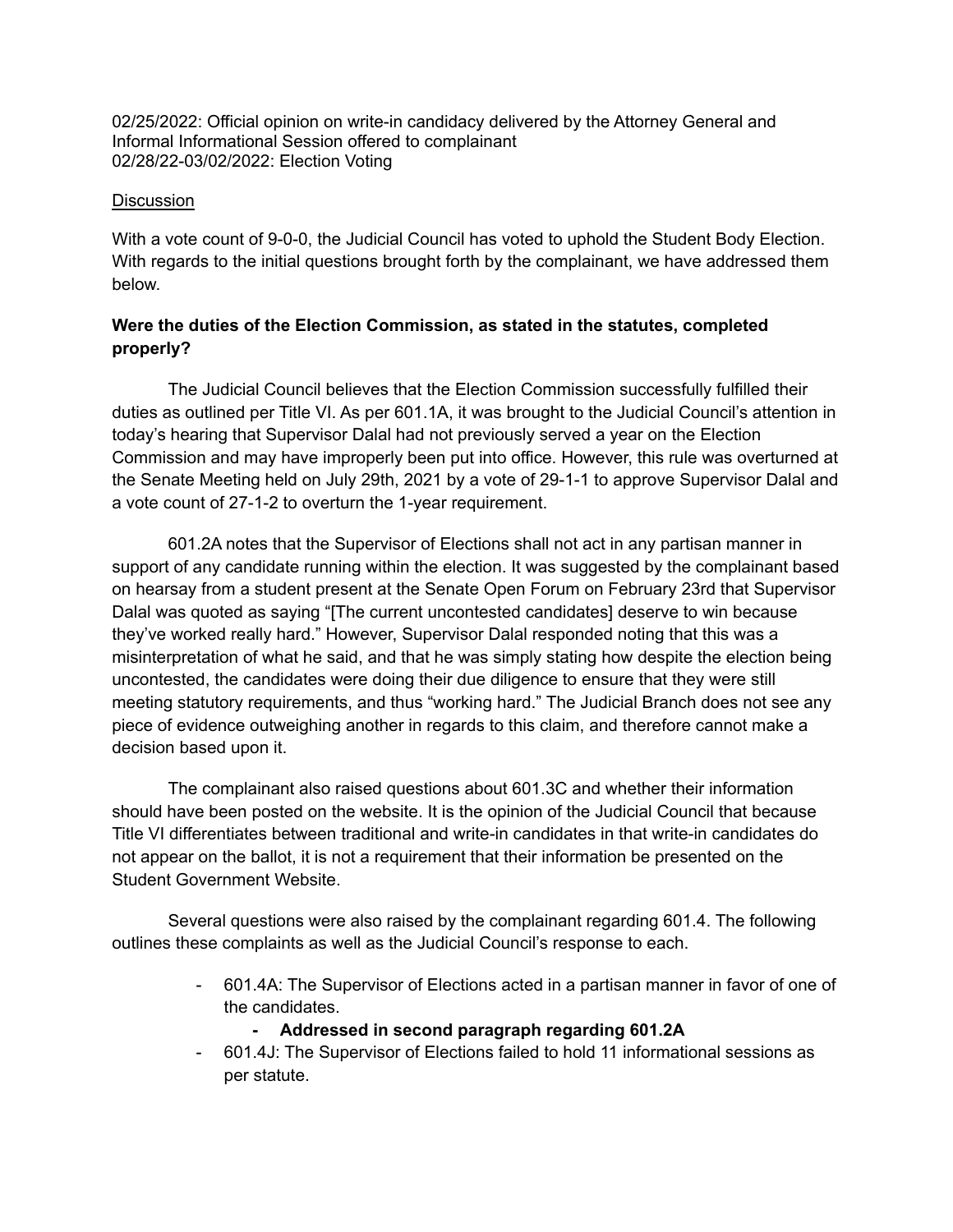- **- According to the "Relevant Informational Sessions" evidence folder submitted by Supervisor Dalal, these sessions were held in accordance with Title VI on:**
	- **- January 18th at 5pm in the SG Office**
	- **- January 19th at 3pm virtually**
	- **- January 20th at 9am in the Student Union**
	- **- January 24th at 5pm virtually**
	- **- January 26th at 10am in the SG Conference Room**
	- **- January 27th at 5:30pm in the SG Conference Room**
	- **- January 28th at 1pm virtually or in the SG Conference Room**
	- **- February 14th at 4pm virtually**
	- **- February 16th at 9am in the SG Conference Room**
	- **- February 18th at 12pm virtually or in the SG Conference Room**
	- **- February 21st at 9:30am in the SG Conference Room**
- 601.4J: The complainant was not given the opportunity to attend one of these informational sessions.
	- **- These informational sessions were public to all students, and Supervisor Dalal stated in the hearing that a zoom meeting option was offered to the complainant as well.**
- 601.4K: The Supervisor of Elections did not distribute marketing materials to all campus media prior to the end of declaration of candidacy.
	- **- The Supervisor of Elections noted that there were marketing materials distributed only to Instagram and to the Student Government Website prior to the conclusion of declaration of formal candidacy. However, due to attendance of January informational sessions by multiple tickets and the high traffic on the Student Government Instagram Page and Student Government Website, it is the opinion of the Judicial Council that this evidence alone is not enough to impede one's ability to run for president and thus invalidate the Student Body Presidential Election.**
- 601.4M: The Supervisor of Elections did not distribute posters to classroom buildings as well as post on all campus media information regarding the election during the end of the semester prior to the election.
	- **- The Supervisor of Elections failed to do this in accordance with statute. However, during the fall semester, many students are not yet thinking about the elections. Being that informational sessions were held the first week of spring classes and application packets were made available right away on January 11th, the Judicial Council believes that this evidence is not enough to have impeded one's ability to run for president and thus invalidate the Student Body Presidential Election.**
- 601.4R: The Supervisor of Elections failed to advertise the election 3 weeks prior to the conclusion of the Fall semester.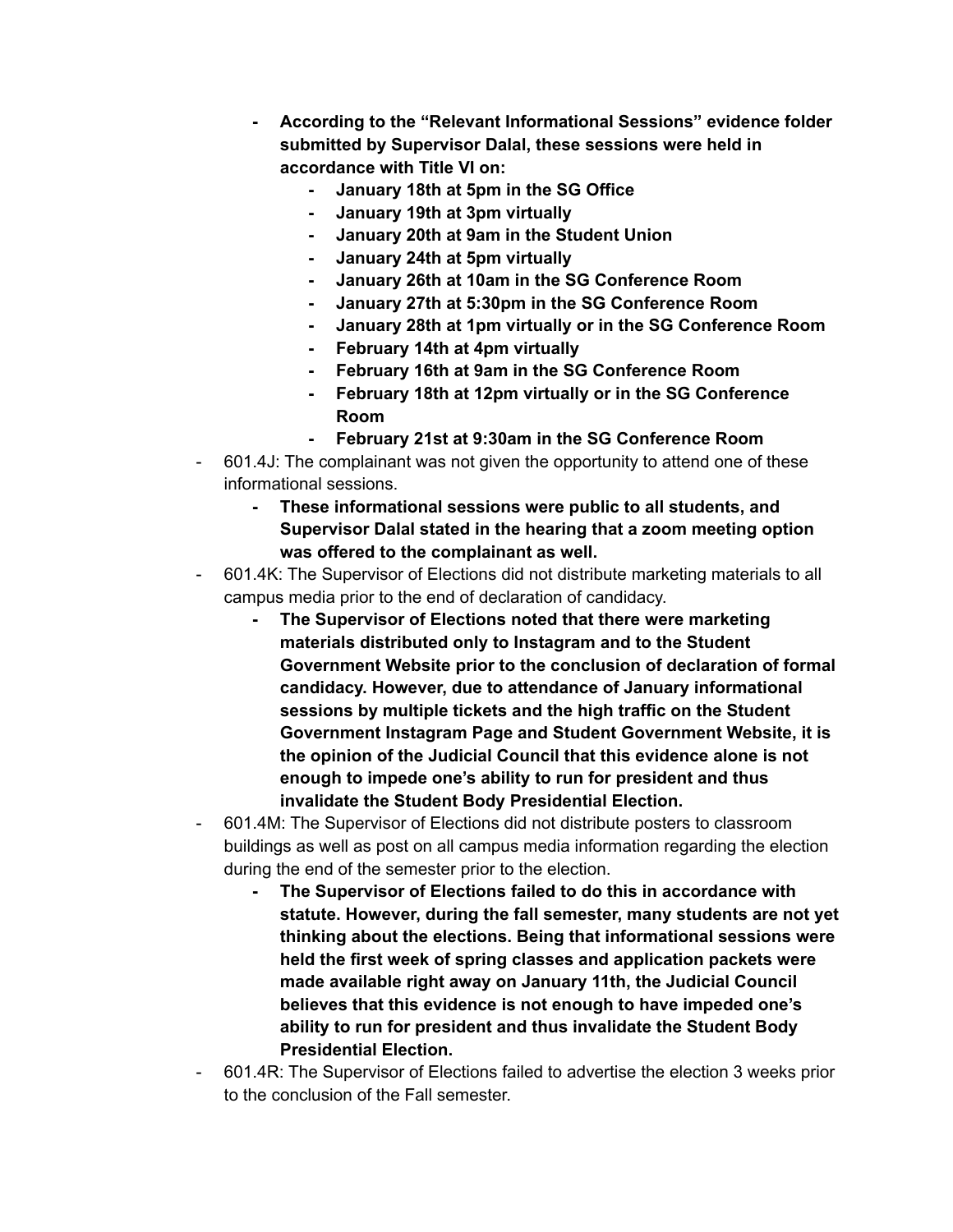**- See explanation for 601.4M**

# **Are the Election Statutes clear enough for any candidate deciding to run to be able to understand the rules and regulations, given that the option to run as a write-in is available to all students up until the last day of voting?**

Ambiguity in statutes is something out of the immediate control of the Election Commission. Regardless of said ambiguity, the Council believes that the Election Commission operated the Student Body Election under the current Title VI to the best of their ability. Information regarding write-in candidates is displayed in Title VI section 604.7. According to the emails provided in evidence by Attorney General Soto, any questions the complainant had about the Election Statutes were able to be answered by Attorney General Soto. In reference to the opinion written by AG Soto, he answers the complainant's inquiry regarding the rules that need to be followed by write-in candidates stating that, "write-in candidates must then adhere to the rules and regulations of Title VI outlined for traditional candidates." This opinion was written in a timely manner, having been written only one business day following the complainant's initial inquiry.

The Judicial Council finds that the Election Statutes are clear enough for candidates to adequately understand the rules and regulations. However, in cases where candidates may find ambiguity in the Election Statutes, they may refer to Attorney General Soto or the Student Government Advisor Brodie Taylor for clarification. Additionally, if a student disagrees with the election process and would like to make a suggestion for change or improvement, this can be done by filing for legislation with the Student Body Senate. The complainant also requested that a formal procedure be created for when there is a violation made by the Election Commission and that it be stated in the Election Statutes. However, Title VII section 701.1 of the UCF Student Government Constitution fulfills that request by stating that "Any student at the University of Central Florida may file an affidavit for impeachment against any Student Government Agent." As far as other recommendations and concerns made by the complainant go in regards to Title VI and election oversight, these are currently being discussed internally by the Elections and Appointments Committee and the Election Commission.

### **Was the Attorney General's response to questions from candidates done in a timely manner?**

Contact was initiated with the Attorney General regarding four inquiries into Title VI on Thursday 2/24/22, and the Attorney General responded to two of the inquiries on Friday 2/25/22. The other two questions were answered one business day later on Monday 2/28/22. These dates are verified by the email chains that were provided by both the complainant and the Attorney General in the evidence docket. The Judicial Council believes that this was an appropriate time frame for a response, as the Attorney General responded to all questions within two business days of the initial contact.

Essentially, the complainant believes that the response time from the Attorney General impeded their ability to campaign effectively. As the complainant stated in today's hearing, the